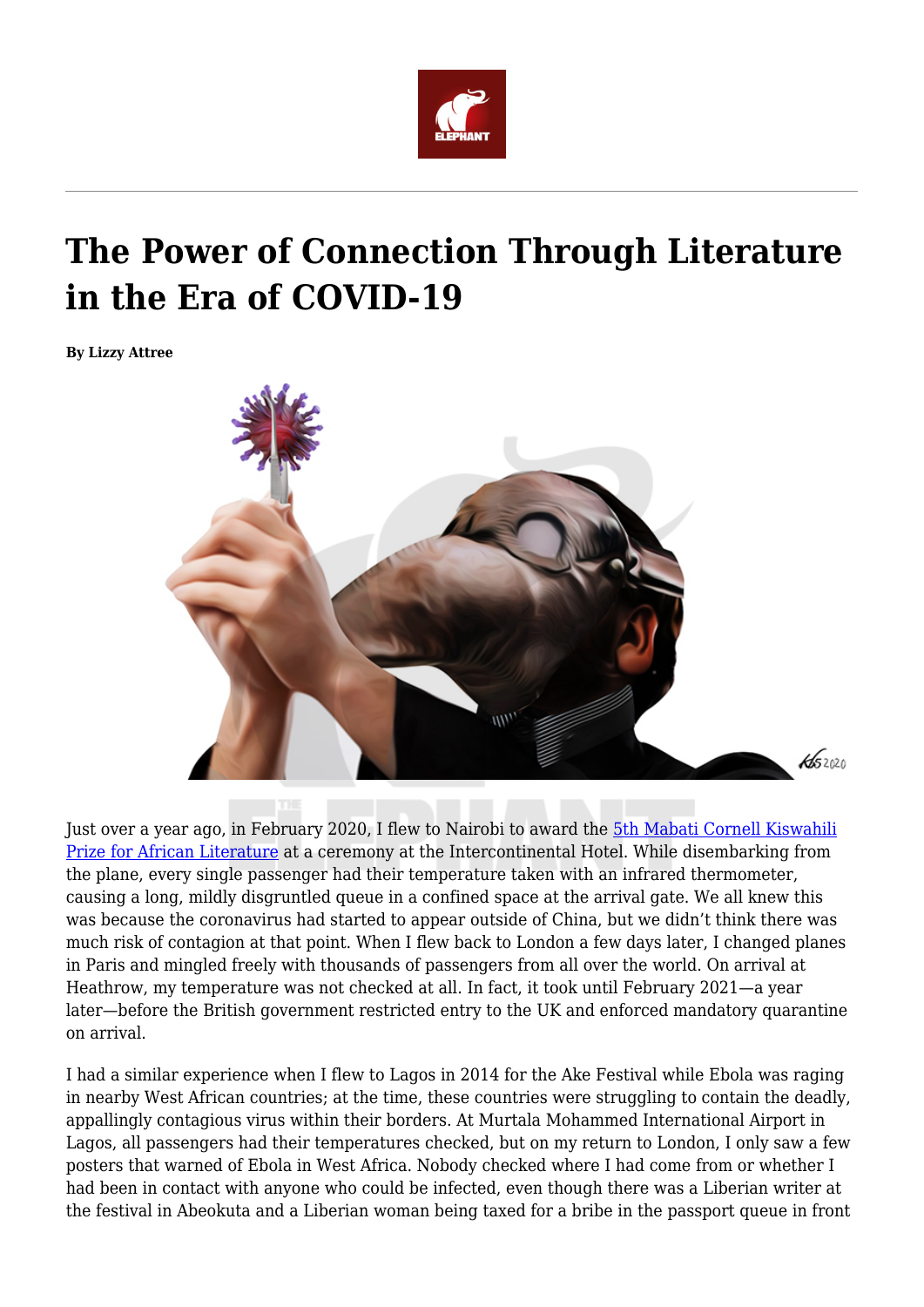of me in Lagos. Liberia, Guinea, and Sierra Leone were the three countries affected by this outbreak, the worst in the history of Ebola.

Two weeks after I left Nairobi last year, the chair of the Kiswahili Prize, Mwalimu Abdilatif Abdalla, was told he could not leave Kenya to return home to Germany on March 26. After I left, he had stayed on to go to Mombasa and Tanzania and visit relatives in his village in Kenya. Instead, his return flight was canceled and he was confined to government accommodation for over two weeks. When I asked him on WhatsApp how he was coping, he said that after three years in solitary confinement in Kamiti Maximum Security Prison (1969–1972), he was managing very well. His sense of humor always defies belief! His friends even joked that he could write a quarantine memoir called "Sauti ya Korona" (The Voice of Corona), after *Sauti ya Dhiki*, his prison anthology.

By March 16, 2020, the UK was in lockdown and coronavirus had spread all over the world. I couldn't help thinking that I had been safer in Africa—and I promptly caught the virus and lost my sense of taste and smell for 10 days. The friend I had probably caught COVID-19 from developed long COVID-19 and was ill for six months, whereas I recovered quickly. It seems this roll of the dice reaction was the same for many people: symptoms varied and doctors struggled with the scale and variety of immune responses. A year later, this coronavirus has realized the fears of a global pandemic precipitated by SARS and dreaded for Ebola; at the time of writing, the world approaches 5 million COVID-19 deaths, with 163 million recoveries among the 178 million recorded cases globally. Notably, the Kenyan death toll is currently under 4,000, and the Nigerian count just over 2,000.

In Veronique Tadjo's book *In The Company of Men* (2019), first published in French in 2017, we find a timely reminder of ["the destructive powers of pandemics."](https://www.publishersweekly.com/978-1-63542-095-1) The book focuses on the Ebola outbreak of 2014, which preceded the COVID-19 pandemic by six years but has been present in parts of Africa since 1976, when it was first discovered in the Democratic Republic of Congo and named after the Ebola River near which it was found. Tadjo has commented that she sees a clear link between Ebola and COVID-19, although they are very different diseases. "For me," [she writes,](https://africainwords.com/2021/05/18/qa-veronique-tadjo-on-opening-up-new-possibilities-with-in-the-company-of-men/) "the Covid-19 pandemic is a continuation, not a break. It inscribes itself in the same context of climate change and its consequences. Ebola wasn't a one off and Covid-19 won't be either."

Through five sections comprising 16 different points of view, Tadjo presents the impact of the Ebola pandemic from the perspectives of different characters including trees, nurses, those infected, survivors, and the virus itself. For example, in a chapter titled "The Whispering Tree," the narrator declares, "I am Baobab." The choice of the baobab tree's perspective is unique, telling of Tadjo's concern with environmental degradation as a key factor in the development of such a deadly virus. Reviewer Simon Gikandi, a Kenyan novelist and scholar, comments that "Tadjo weaves a story that turns the 2014 Ebola epidemic in West Africa into a parable of what happens when the chain that connects human beings to nature is broken." And this is perhaps where we have the most to learn in terms of new ways of seeing the COVID-19 pandemic. As Gikandi remarks, "*In the Company of Men* gives voice to the natural world and mourns the loss of the well-being that existed before the destruction of the environment and the arrival of postmodern pandemics."

In the context of such questions, I was struck by a recent BBC documentary called *Extra Life: A Short History of Living Longer*, in which David Olusoga and Steven Johnson examine the history of vaccination starting with the rise and eradication of smallpox. They detail how an African man was purchased in 1706 by a Puritan congregation in Boston as a gift for their minister, Cotton Mather, and was "forced to take on a new name," Onesimus, after a slave in the New Testament. When Mather asked whether Onesimus had ever had smallpox—rife in Africa at the time—he replied, "Yes and no," and then described the variolation procedure he had undergone in Africa before his capture. Variolation involved cutting the arm and putting fluid from a smallpox wound onto the cut,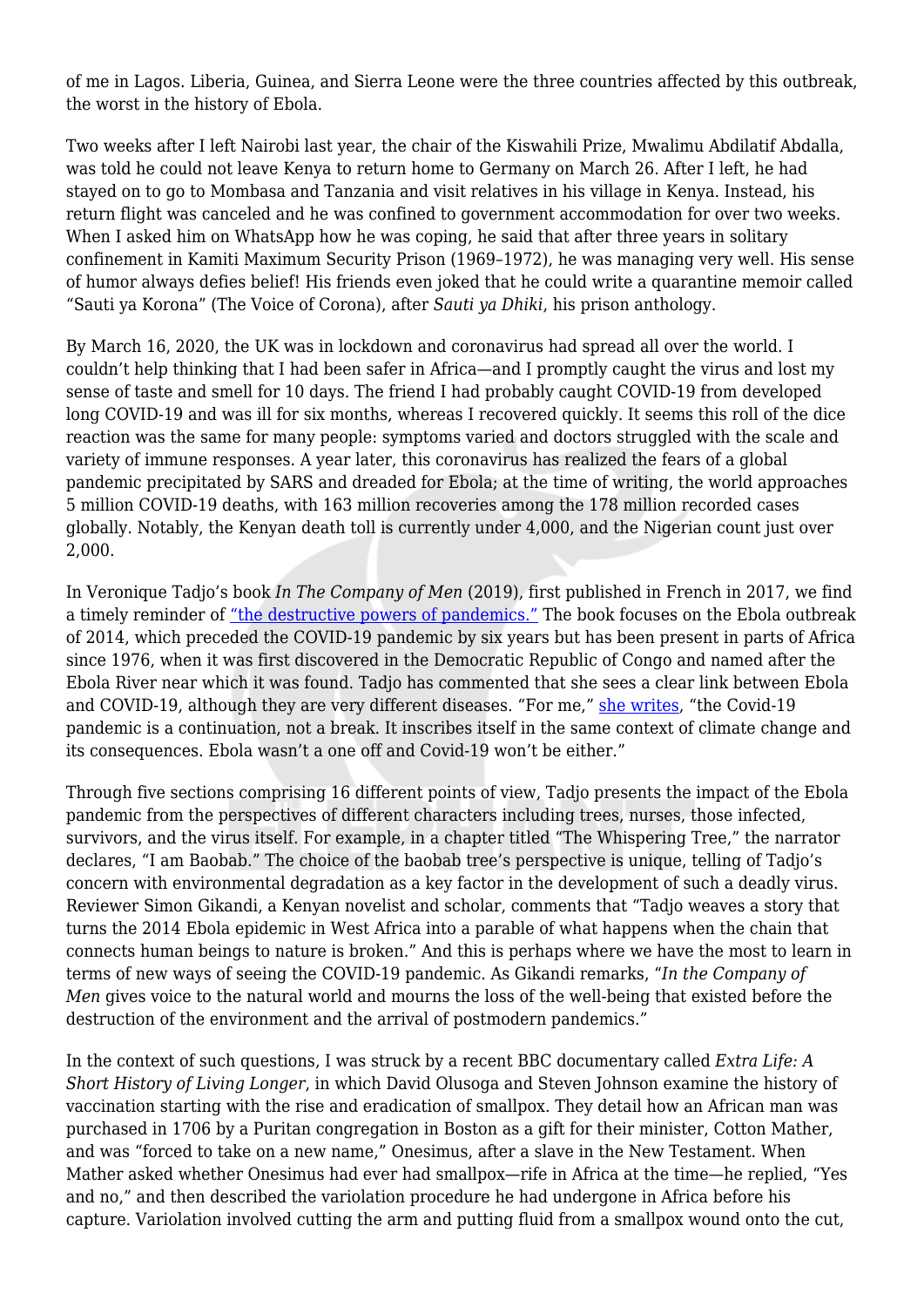creating resistance in the host's bloodstream without transmitting full-blown smallpox. This practice precedes Jenner's experiments with cowpox by 90 years and had been present elsewhere in the world since the 1500s. This is a key example of effective preventative medicine that was present in Africa before slavery. And yet, the onset of modern transatlantic slavery is when the destruction of the global environment seems to really begin.

With the export of "valuable commodities" from Africa, including human beings, there soon followed deforestation, mining, farming, and building projects that formed the foundations of colonialism, western capitalism, the industrial revolution and imperialism. The rapacious nature of this conquest, which ignored indigenous knowledge systems and ways of living in harmony with the environment, also often spread disease, occasionally leading to new discoveries in medicine (which were not acknowledged or credited at the time).

The presenters of the documentary rightly laud the eradication of smallpox in just 18 years (1967–1985) as one of the great achievements of mankind, one which epidemiologist Larry Brilliant called "the end of an unbroken chain of transmission going all the way back to Rameses V." Prior to vaccination efforts, smallpox had been killing 2 million mostly poor people a year, and the subsequent campaign involved the cooperation of 73 countries, including Cold War enemies the US and USSR. As Lucy Mangan [writes in her](https://www.theguardian.com/tv-and-radio/2021/may/18/extra-life-a-short-history-of-living-longer-review-the-gobsmacking-truth-about-vaccines) *[Guardian](https://www.theguardian.com/tv-and-radio/2021/may/18/extra-life-a-short-history-of-living-longer-review-the-gobsmacking-truth-about-vaccines)* [review](https://www.theguardian.com/tv-and-radio/2021/may/18/extra-life-a-short-history-of-living-longer-review-the-gobsmacking-truth-about-vaccines), "We can be so terrible, and we can perform such wonders." And it is these wonders that Tadjo brings to our attention by writing *In The Company of Men.* The containment of the Ebola virus in West Africa in 2014 is due to the combined heroic efforts of people on the ground and the local people who heeded public health messages, attended clinics, separated family members, stopped attending funerals, and got vaccinated.

Tadjo [reflects in an interview](https://africainwords.com/2021/05/18/qa-veronique-tadjo-on-opening-up-new-possibilities-with-in-the-company-of-men/) that "the Ebola epidemic has a multi-layered dimension. It seemed to me that listening to various voices was the best way to get closer to a form of reality. An incredible number of people were involved in the fight against the virus and I could not bring myself to focus on one voice only." Interesting correlations and discoveries were made by zoologists, for example who,

discovered a phenomenon that greatly increases Ebola's catastrophic impact. When an outbreak is about to happen in a forest region, the virus will leave gruesome traces in the natural environment. It attacks antelopes, deer and rodents, but especially big apes such as chimpanzees … The remains of hundreds of animals are scattered on the ground … Whenever the villagers notice an unusual number of wild animal carcasses, they've learned to alert the local authorities at once, since the carcasses signify that an Ebola outbreak among humans is about to happen.

This connection to the rest of the natural world seems crucial to understanding epidemiology itself and answering the question of how these viral mutations arise (e.g., swine flu, bird flu, etc.). This is why we should be paying closer attention to the other (mass) extinctions occurring in this Anthropocene epoch.

Using the voice of the baobab is inventive and useful in establishing a timeless link to the forest and to ancestral points of view. But using the voice of a virus itself is fairly unusual in African literature. Kgebetle Moele was the first South African writer to do this, writing from the point of view of HIV in his novel *The Book of the Dead* (2012), which I have written about [elsewhere.](https://www.manchesterhive.com/view/9780719098093/9780719098093.00016.xml) Moele's HIV is a malevolent, predatory infiltrator of the human body. This infiltrator, once personified, seems to corrupt its host while replicating itself in unsafe sexual encounters, killing hundreds if not thousands of men and women in deliberate acts of aggression. The Ebola virus, on the other hand, is immediately established (in its own words) as less malignant than humans themselves; Tadjo writes of "man and his incurable, pathological destructiveness." Humans are blamed throughout for having